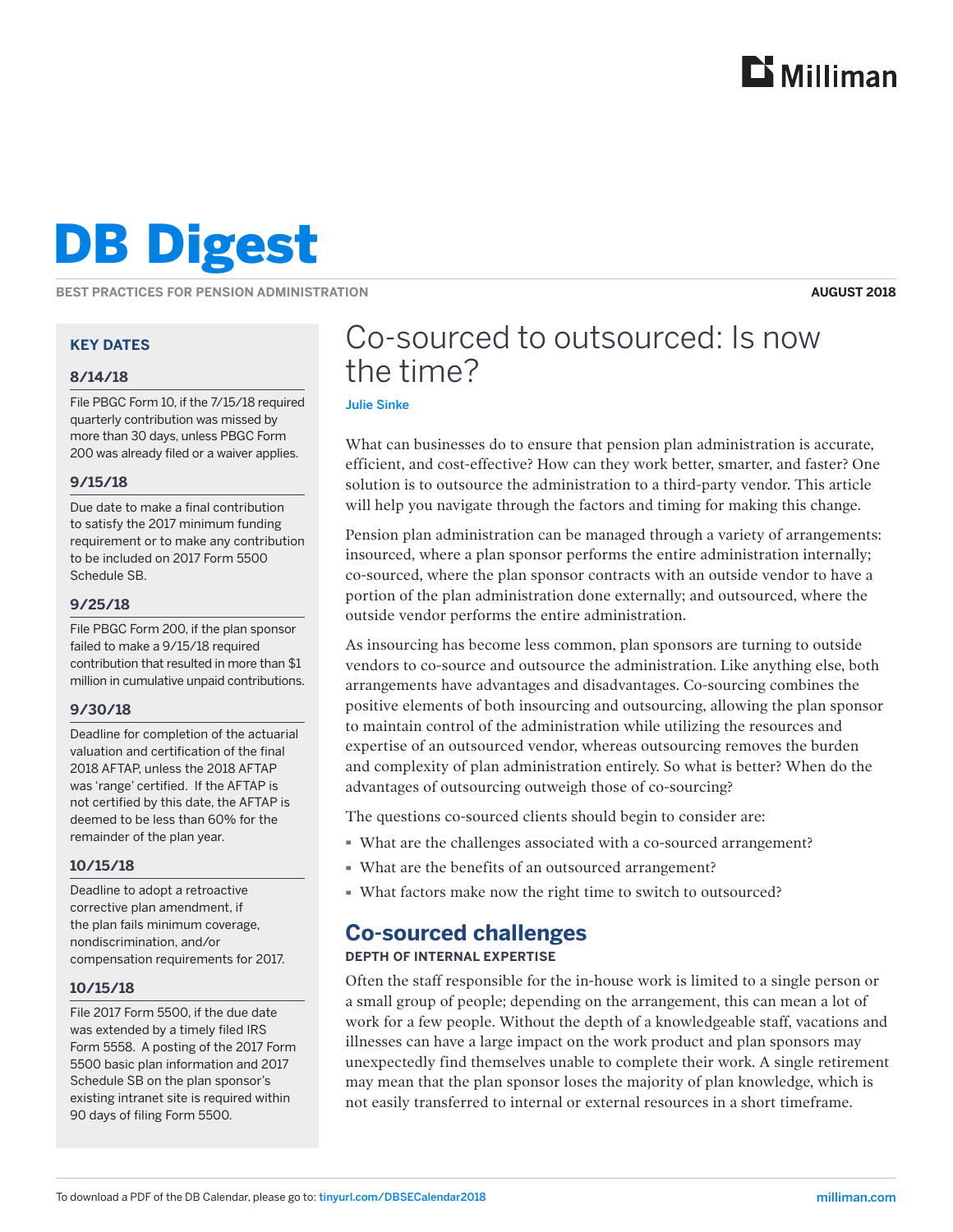#### **NO ECONOMY OF SCALE**

Without a larger staff to leverage, it can be hard to maintain a high level of production or gain any savings in cost. In times of high volumes of work, such as layoffs, lump sum windows, divestitures, or plan changes, it may not be possible to complete the work on time. When large numbers of calculations are needed in a short timeframe, lack of scalability can impact the plan sponsor and the work product.

#### **MANUAL AND TIME-CONSUMING WORK**

Advanced technology and administrative systems are an important part of implementing efficient procedures, and without them a large amount of manual work can result. In-house administrators may find themselves with limited or outdated system infrastructures, which leads to performing certain operations manually. An additional issue with manual work is that it does not always lend itself to being easily replicated. Not being able to leverage prior work can prove inefficient and costly. Finally, there may not be ample opportunity for sufficient peer review.

#### **COMPLIANCE BURDENS**

It is no easy task to stay on top of compliance requirements from the Internal Revenue Service (IRS) and U.S. Department of Labor (DOL). Plan sponsors must ensure they are using the most up-to-date mortality and interest rates as well as distributing mandatory plan documents, required government documents, and certain benefit notices. Organizing the mailings and ensuring they are done on time can be a challenging task.

### **Benefits of outsourcing**

#### **RECORDKEEPING**

There is tremendous value in having all historical data and its maintenance in one standardized location. The data, whenever possible, will be stored electronically, which allows for tracking items such as vesting and eligibility, programming the benefit formula(s), and providing data reports. Ongoing payroll data will be absorbed and stored in the same database to allow access for the administrators as well as the plan sponsor.

#### **DEDICATED STAFF**

Outsourcing provides the client with a staff dedicated to administering the plan. The potential for internal staffing issues using a co-sourced relationship do not exist with outsourcing, as the vendor has the ability to adjust staff as needed to accommodate sudden increases in work volume. The plan sponsor gains access to industry experts and experience to provide a high level of service.

#### **BENEFIT ADMINISTRATION SERVICES**

Outsourcing includes a full suite of administrative functions including:

#### **Ongoing processes:**

- · Continuous death audit for retirees and deferred vested participants
- · Income verification
- · Locating deferred vested participants
- · Production of retirement initiation packages and estimates
- · Package fulfillment
- · Preretirement and postretirement death benefit processing
- · Qualified domestic relations order (QDRO) review and administration

#### **Monthly processes:**

- · Deduction administration
- · Processing of recent terminations
- · Processing participants nearing normal retirement age
- · Periodic and lump sum payment election processing, including forms qualification, requesting missing information, and multiple levels of review
- · Retiree data maintenance
- · Submission of payments to the check writer

#### **Annual processes:**

- · Audit support
- · Beneficiary solicitation and tracking
- · Cost-of-living adjustments
- · Disability benefits review
- · Processing of active and terminated required minimum distributions
- · Searching for lost participants
- · Support distributing required documentation, including the annual funding notice (AFN), summary plan description (SPD), summary of material modifications (SMM) if the plan undergoes a significant change, benefit statements, and suspension of benefits notices

#### **PARTICIPANT SERVICES**

Pension plan administration, at its heart, is about providing valuable services in order to help participants understand their options and navigate the retirement process, resulting in a higher appreciation for the retirement benefit.